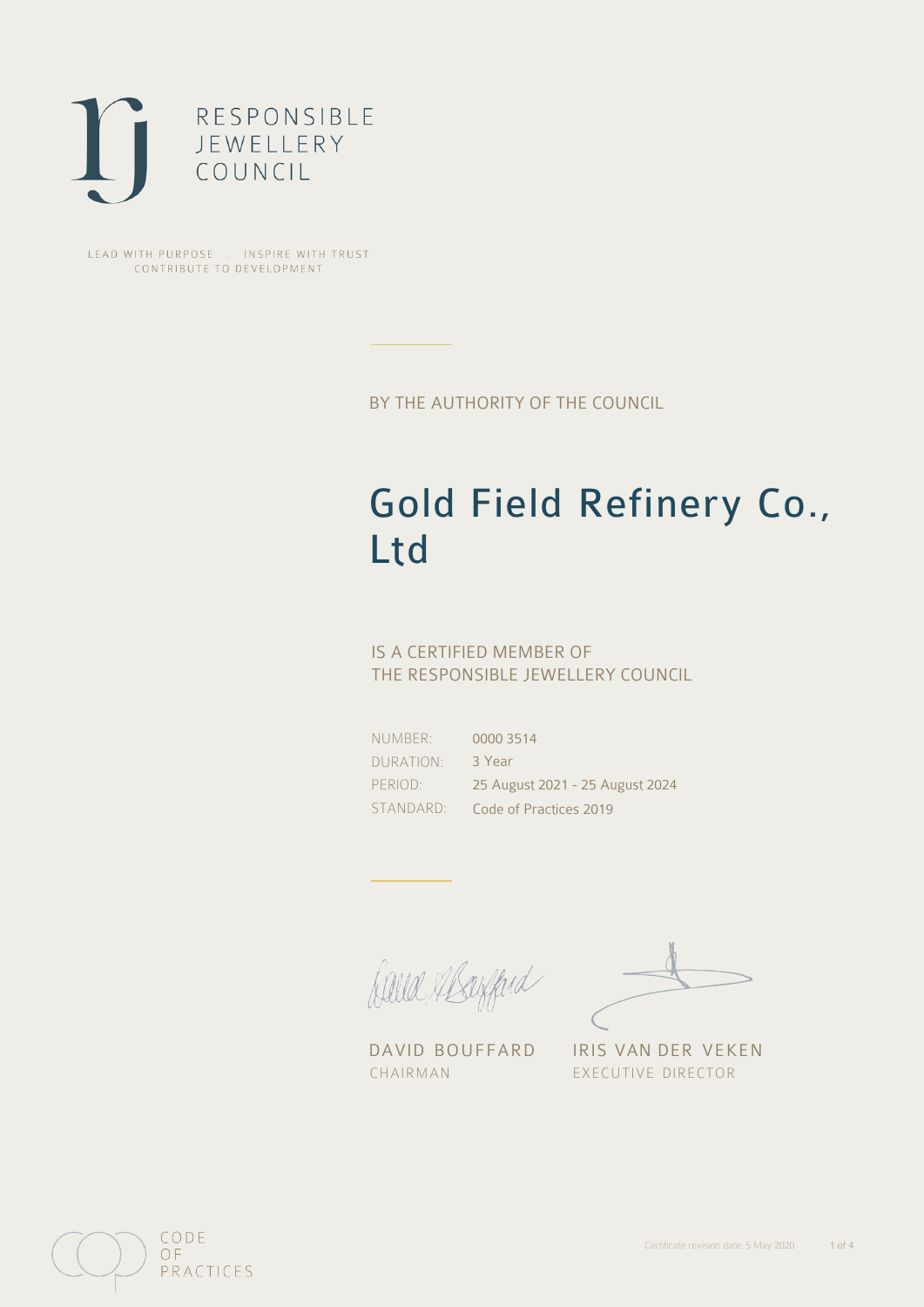

# **CERTIFICATION OVERVIEW**

| <b>MEMBERSHIP</b><br><b>FORUM</b>      | Precious Metals Trader, Refiner and/or Hedger                                                                                                                                                                                                                                                                                                                                                                                                       |
|----------------------------------------|-----------------------------------------------------------------------------------------------------------------------------------------------------------------------------------------------------------------------------------------------------------------------------------------------------------------------------------------------------------------------------------------------------------------------------------------------------|
| <b>AUDIT</b><br><b>DATE</b>            | 07 April 2021                                                                                                                                                                                                                                                                                                                                                                                                                                       |
| <b>AUDIT</b><br><b>TYPE</b>            | Re-certification                                                                                                                                                                                                                                                                                                                                                                                                                                    |
| APPLICABLE<br>STANDARD                 | Code of Practices 2019                                                                                                                                                                                                                                                                                                                                                                                                                              |
| <b>ACCREDITED</b><br><b>AUDIT FIRM</b> | <b>International Associates Limited</b>                                                                                                                                                                                                                                                                                                                                                                                                             |
| APPLICABLE<br><b>PROVISIONS</b>        | 1. General requirements: 1-4, except 3.2<br>2. Responsible supply chains, human rights and due<br>diligence: 5-14, except 7.1b, 8, 9, 11.3, 13.3-4, 14.3<br>3. Labour rights and working conditions: 15-22, except 19.3,<br>21.3<br>4. Health, Safety and Environment: 23-27, except 23.10, 27.4<br>5. Gold, Silver, PGM, diamond and coloured gemstone<br>products: 28-30, except 28.2b-j, 28.3 29, 30<br>Responsible mining: Not Applicable<br>6. |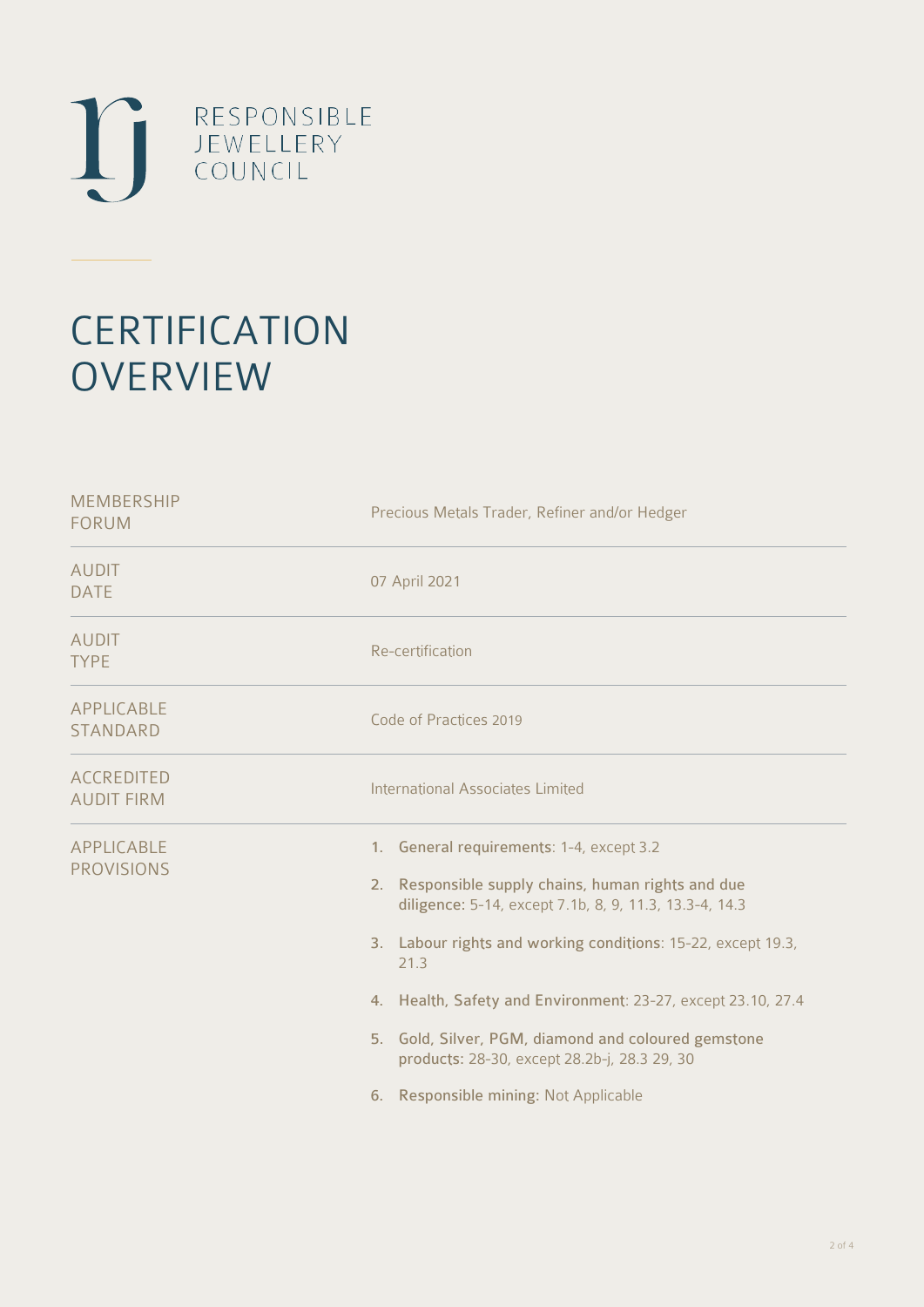| <b>PROVENANCE</b><br><b>CLAIMS</b>         | Based on supplier warranties, all gold bars bought are traceable to<br>LBMA Good Delivery List companies.                                                                                                                                                           |
|--------------------------------------------|---------------------------------------------------------------------------------------------------------------------------------------------------------------------------------------------------------------------------------------------------------------------|
| <b>AUDITOR STATEMENT OF</b><br>CONFORMANCE | Based on the scope and findings of the certification audit, the member<br>has demonstrated a conformance level consistent with a:                                                                                                                                   |
|                                            | 3 Year Certification                                                                                                                                                                                                                                                |
| <b>NEXT AUDIT TYPE</b>                     | MID-TERM REVIEW (within 12-24 months):                                                                                                                                                                                                                              |
|                                            | A. Mid-term review NOT required due to:                                                                                                                                                                                                                             |
|                                            | No anticipated changes to the certification scope during the<br>certification period                                                                                                                                                                                |
|                                            | 3 or less minor non-conformances with critical provisions or in<br>general identified by the audit (not covered by parallel audits<br>for schemes identified as equivalent to RJC's) for an individual<br>member in the mining sector or a non-mining sector member |
|                                            | <25 full time equivalent personnel                                                                                                                                                                                                                                  |
|                                            | Low risk of non-conformances due to management controls                                                                                                                                                                                                             |
|                                            | Existence of parallel audits for schemes recognised by RJC                                                                                                                                                                                                          |
|                                            | Strong internal controls ensuring effective review and closure<br>of corrective actions for non-conformances                                                                                                                                                        |
|                                            |                                                                                                                                                                                                                                                                     |
|                                            | B. Mid-term review (desktop only) required due to:                                                                                                                                                                                                                  |
|                                            | No impact on conformance levels from any changes to the<br>certification scope                                                                                                                                                                                      |
|                                            | 5 or less minor non-conformances with critical provisions or in<br>general identified by the audit (not covered by parallel audits<br>for schemes identified as equivalent to RJC's) for an individual<br>member in the mining sector or a non-mining sector member |
|                                            | Possibility of remote verification of actions                                                                                                                                                                                                                       |
|                                            | No risk to critical provisions                                                                                                                                                                                                                                      |